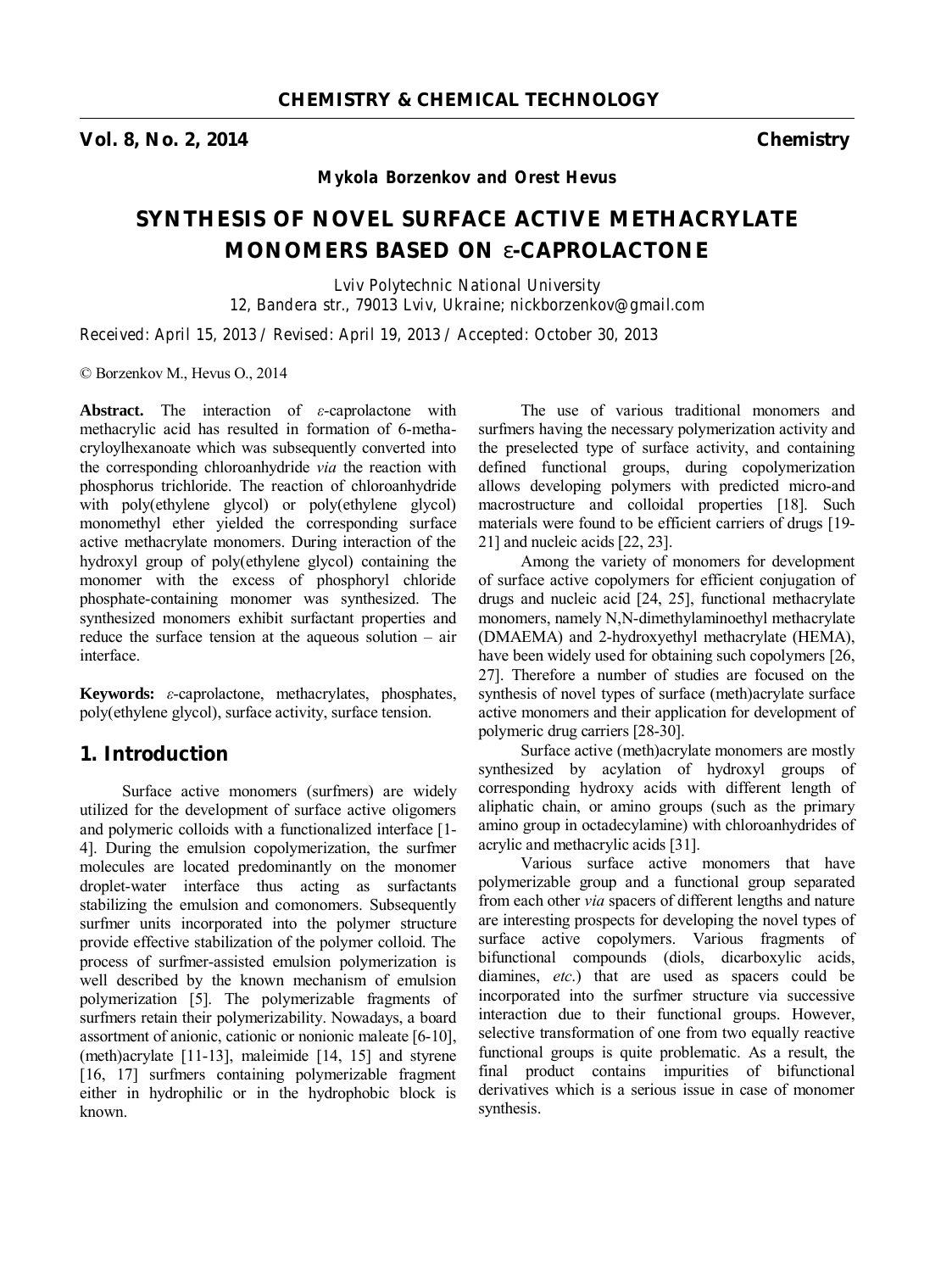Such problems can be omitted by using various heterocyclic reagents (oxyranes, lactones, sultones, *etc.*) since they are known to selectively form monosubstituted derivatives in ring opening reactions under mild conditions. Lactones of corresponding carboxylic acids are particulary promising reagents for incorporation of hydrophobic spacers. The utilization of lactones of different carboxylic acids and with various ring sizes allows varying hydrophilic-lipophilic balance (HLB) and the position of polymerizable fragment relative to other functional groups in the surfmer molecule.

Depending on ring size, nature of reagents and the reaction conditions, lactones are known to form either alkoxy or acyl-substituted derivatives [32]. Thus, acylation of HEMA by caprolactone yields acylsubstituted of 6-hydroxyhexanoic acid, namely 2-(methacryloyloxy)ethyl 6-hydroxyhexanoate [33,34] and hydroxyethylcaprolactone acrylate (HECLA) [35]. These monomers are successfully applied for creation of polymeric materials of biomedical application [36-38]. We consider the reaction of lactones with unsaturated carboxylic acids leading to formation of the corresponding alkoxy derivatives to be a promising approach for synthesis of monomers with the polimerizable fragment and a free carboxylic group separated by the polymethylene spacer of defined length. Moreover, the presence of reactive carboxylic group allows using such derivatives of ω-hydroxycarboxylic acids as intermediates for development of novel types of surface active monomers.

Therefore, the main purpose of this research was the synthesis of novel surfmers with poly(ethylene glycol) and phosphate fragments based on *ε*-methacryloyloxyhenaoic acid.

## **2. Experimental**

## **2.1. Materials**

Caprolactone (Sigma-Aldrich), triethylamine (Merck), phosphoryl chloride (Merck) and methacrylic acid (Sigma-Aldrich) were purified by distillation. Phosphorus trichloride was purchased from Merck and used without further purification. Poly(ethylene glycol) monomethyl ether 750 (PEG MME 750) with an average molecular weight of 750 g/mol and poly(ethylene glycol) 600 (PEG 600) with an average molecular weight of 600 g/mol were commercially available from Sigma-Aldrich. All solvents (hexane, ethyl acetate, dichloromethane, dioxane) were purchased from Merck and Sigma-Aldrich and purified according to known techniques prior to use [39].

#### **2.2. Analysis**

The individuality of the synthesized compounds was confirmed by thin layer chromatography using Silica gel 60  $F_{254}$  (Merck) sheets. The hexane-ethyl acetate mixture (solvent ratios as 2:1, 1:1, and 2:1, respectively) was used as an eluent and the length of the solvent front was 100 mm. The chromatograms were developed in the iodine vapor. IR spectroscopy was used to determine the products. Spectra were recorded using Spectrod M80 spectrometr in a thin film (for liquid compounds) and in vaseline oil (for crystalline substances). <sup>1</sup>H-NMR spectra were recorded using a Brucker 150 spectrometr at a working frequency of  $300MHz$  in DMSO-d<sub>6</sub>. Sample concentration was  $5-$ 10 %, hexamethyldisiloxane was used as an internal standard. The structure and purity of synthesized compounds were additionally confirmed using micro elemental analysis. The concentration of carboxylic groups was determined by a potentiometric titration of a sample with  $0.1$  N solution of sodium hydroxide in ethanol [40].

## **2.3. Surface Tension**

The characterization of synthesized monomers surface activity was characterized by surface tension measurements. The measurements were performed with a Du Noüy ring tensiometer at 293 K [41]. The critical micelle concentration (CMC) of monomers was determined from the inflection points on thesurface tension isotherms.

## **2.4. Synthesis**

*6-Methacryloyloxyhexanoic acid* **2**. Mixture of 1 g (0.0098 mol) of caprolactone, 2.24 g (0.0261 mol) of methacrylic acid and 0.001 g of hydroquinone was kept at 228 K for 15 h in argon atmosphere. After removing the excess of methacrylic acid under reduced pressure, 1.12 g (58 %) of product (a white paste) was recovered. mp 303 K. Found acid value 281.16; calc. acid value 280.50. Found, %: С 59.56; Н 8.33.  $C_{10}H_{16}O_4$ . Calc., %: С 60.00; Н 8.05.

*6-Methacryloyloxyhexanoyl chloride* was synthesized *via* reaction of 6-methacryloyloxyhenaoic acid with phosphorus trichloride at 293 K according to the known technique [42].

*Poly(ethylene glycol)l-600-(6-methacryloyloxy) hexanoate* **4a.** To a mixture of 10 g (0.016 mol) of PEG 600 and 0.4 g (0.004 mol) of triethylamine in 20 ml of dichloromethane, a solution of 0.9 g (0.004 mol) of 6-methacryloyloxyhexanoyl chloride in 5 ml of dichloromethane was added dropwise under stirring at 278 K. The reaction mixture was stirred for 5 h at 278 K and then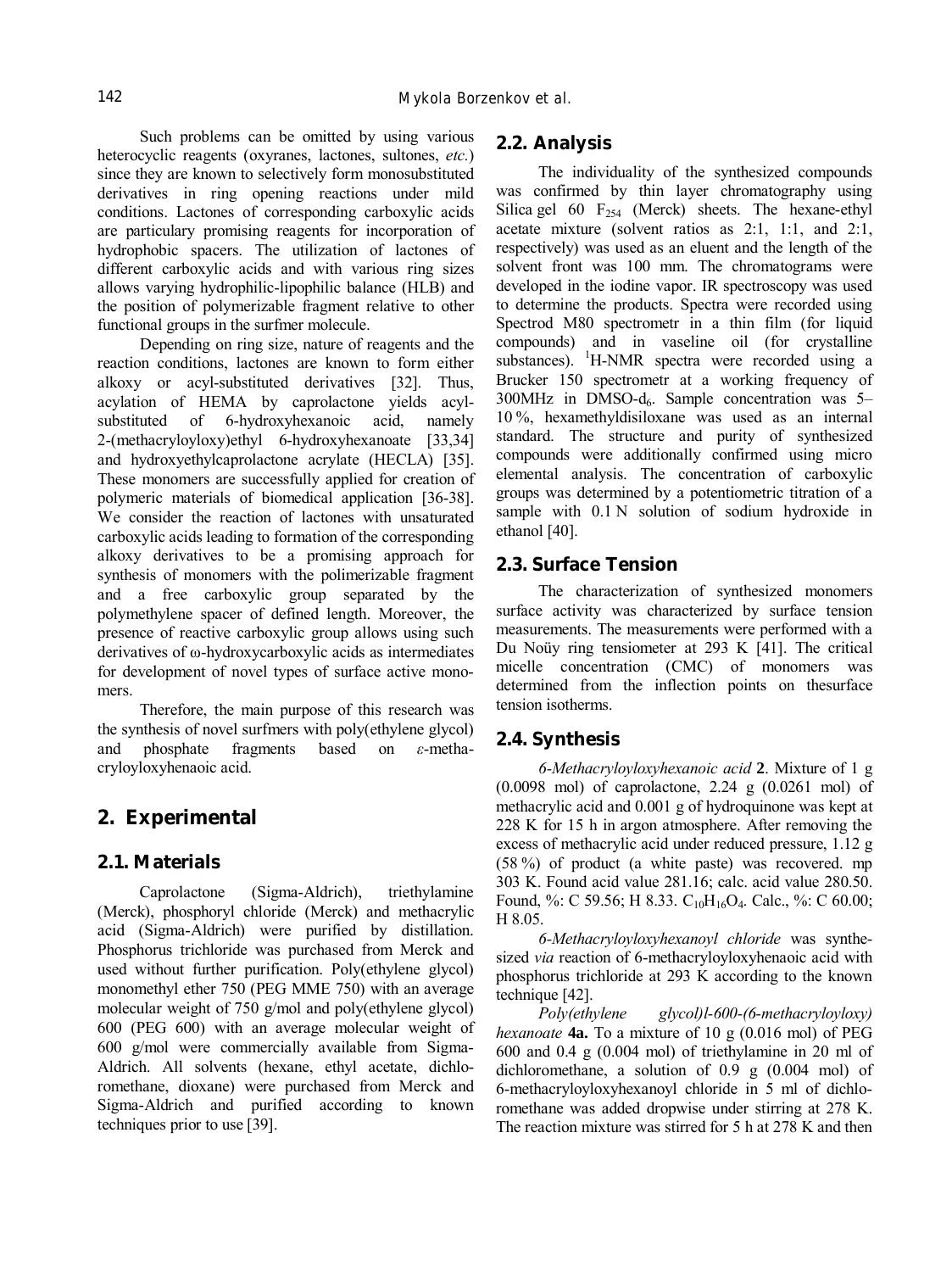for 7 h at ambient temperature. The precipitate was filtered off; the filtrate was diluted with 20 ml of water, and the monomer was extracted with butanone (10 ml $\times$ 5) at 353 K under vigorous stirring. The butanone was removed from combined organic phase to give 2.8 g (90 %) of monomer. mp 300 K. Found, %: С 55.96; Н 8.69.  $C_{36.2}H_{68.8}O_{17.2}$ . Calc., %: С 55.80; Н 8.84.

*ω-Methoxypoly(ethylene glycol) -750-(6 methacryloyloxy)hexanoate* **4b**. To a solution of 3 g (0.004 mol) of PEG MME 750 and 0.4 g (0.004 mol) of triethylamine in 10 ml of dichloromethane, the solution of 0.9 g (0.004 mol) of 6-methacryloyloxyhexanoyl chloride in 5 ml of dichloromethane was added dropwise at 278 K under stirring. The reaction mixture was stirred for 4 h at 283–288 K, the precipitate was filtered off and the solvent was removed under reduced pressure to give 3.35 g (90 %) of monomer. mp 305–306 K. Found, %: C 56.28; H 8.79. C<sub>43.6</sub>H<sub>83.2</sub>O<sub>20/3</sub>. Calc., %: C 56.18; H 8.93.

*[ω-(Phosphonooxy)poly(ethylene glycol)-600] 6- (methacryloyloxy)hexanoate* **6**. To a mixture of 3.37 g (0.022 mol) of phosphotyl chloride in 15 ml of dioxane, the solution of 0.6 g (0.006 mol) of the monomer **4a** and 0.6 g (0.006 mol) of triethylamine in 10 ml of dioxane was added dropwise at 273–278 K under vigorous stirring. The reaction mixture was stirred for 2 h at 273–278 K. The precipitate was filtered off; excess of phosphoryl chloride was removed by distillation. The residue was diluted with 15 ml of dioxane and 1 ml (0.056 mol) of water. After stirring for 24 h at 273–278 K and removing of solvents under reduced pressure 3.56 g (94 %) of desired product was obtained. M. p. 301 K. Found, %: C 50.97; H 8.03.  $C_{36.44}H_{72.88}O_{20.22}P$ . Calc., %: C 50.57; H 8.43.

#### **3. Results and Discussion**

As it was mentioned earlier, the reaction of lactones with unsaturated acids could be a promising method for the development of monomers having the polimerizable fragment separated from the carboxylic group *via* the polymethylene spacer of the defined length. Thus, the interaction of caprolactone with methacrylic acid was studied first:



The reaction was carried out by heating the reagent mixture at different molar ratios at 228 K without using any catalysis and solvents. A nearly total conversion of lactone was achieved in 12 h of reaction under these conditions. The dependence of monoaddition product yield on the molar ratio of reagents is shown in Fig. 1.



**Fig. 1.** The dependence of 6-methacryloyloxyhexanoic acid yield on the molar ratio of methacrylic acid:caprolactone

As expected, the telomerization of lactones was mostly observed for the equimolar ratio of reagents. With increasing concentration of methacrylic acid the yield of monomer **2** increased as well. For the 5-fold excess of methacrylic acid, 57–60 % yield of monomer **2** was achieved, the main by-products were the products of polyaddition of lactone. The utilization of catalysis did not lead to formation of desired monomer **2** with a satisfactory yield. The structure of methacrylate **2** was confirmed by IR and  $H$  NMR spectroscopy and by functional and elemental analysis.

In IR spectrum of methacrylate **2** the following absorption bands are observed:  $3300-2550$  cm<sup>-1</sup> ( $v_{OH}$  in carboxylic acids), 1710 cm<sup>-1</sup> ( $v_{C=0}$  in acids), and 1724 cm<sup>-1</sup>  $(V_{C=O}$  in esters). The absorption band at 1190  $cm^{-1}$ corresponds to stretching of C–O bond in ester group. The presence of absorption bands at 3010  $cm^{-1}$  ( $v_{sCH}$  in CHR=CH<sub>2</sub>), 3080 cm<sup>-1</sup> ( $v_{\text{asCH}}$  in CHR=CH<sub>2</sub>) and 1640 cm<sup>-1</sup>  $(v_{C=C}$  in CHR=CH<sub>2</sub>) indicates the presence of the polymerizable methacrylic fragment.

In NMR spectrum of the compound **2** two signals with chemical shifts of 5.55 ppm  $(s, 1H, CH<sub>2</sub>=)$  and 6.09 ppm (s, 1H,  $CH_2=$ ) correspond to protons of the methylene group. This can be explained by *cis*- or *trans*position of the mentioned protons relative to the carbonyl group. The signal of methylene cis-proton is shifted downfield. Proton peak of the methacrylate methyl group is located at 1.95 ppm (s,  $3H$ ,  $CH_3-C=$ ).

The attempt to synthesize the corresponding maleate monomers via similar interaction of caprolactone with maleic acid was unsuccessful. As a result of the reaction, the mixture of products of mono-, di-, and polyaddition of lactone to the maleic acid was obtained.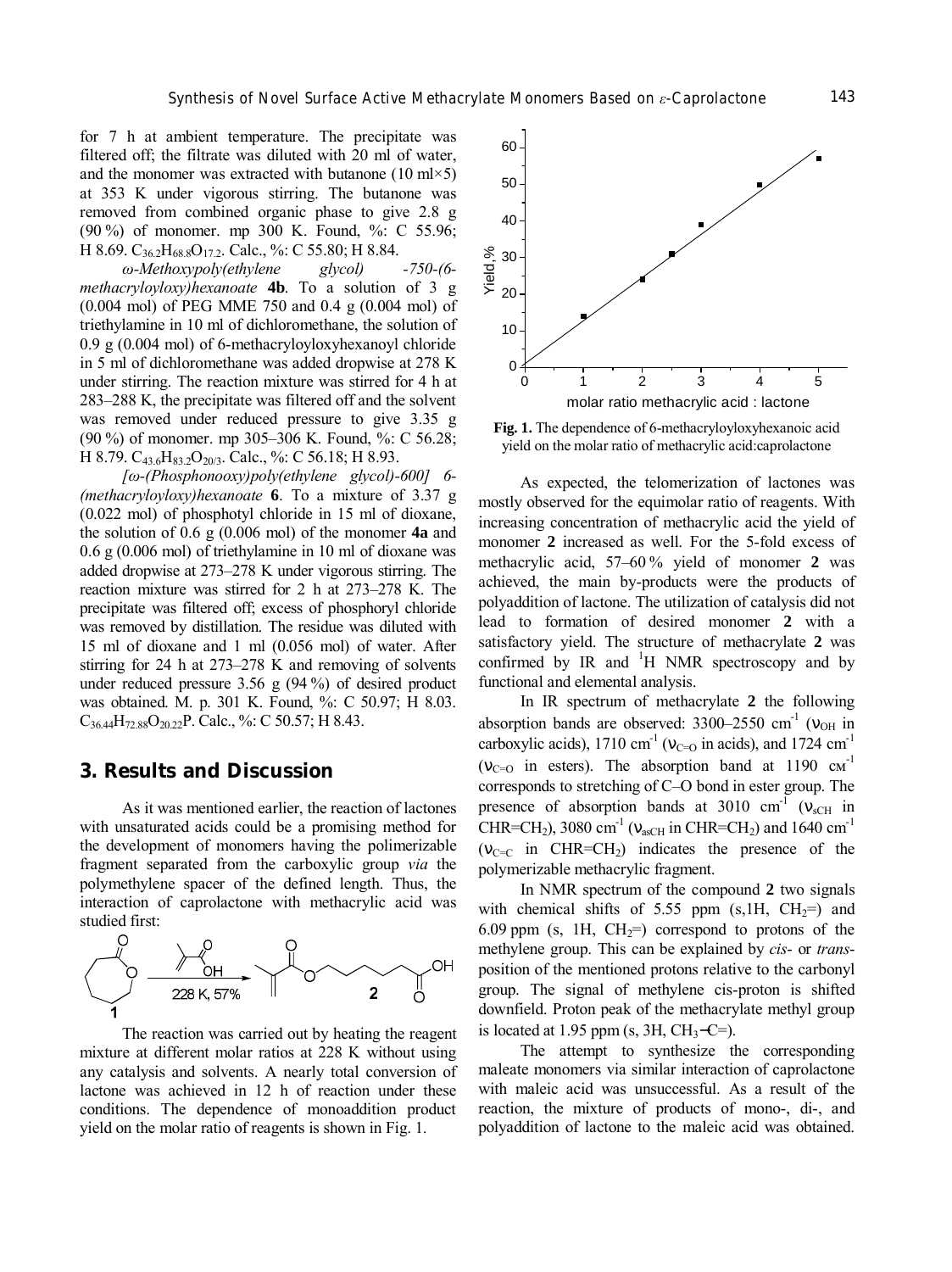The targeted maleates were not extracted even when the significant excess of maleic acid was used in the reaction.

Synthesis of 6-methacryloyloxyhexanoyl chloride *via* interaction of caprolactone with methacryloyl chloride was attempted. This chloroanhydride is considered to be a promising intermediate compound for developing the novel types of surfmers. Oxygen-containing heterocycles, *e.g*. oxyranes or tetrahydrofuran, are known to react with acryloyl chloride in the presence of Lewis acids forming corresponding *ω*-chloroalkylic esters [43]. Thus, it was expected that the similar reaction of caprolactone with mehacryloyl chloride would lead to formation of corresponding chloroanhydride. However, heating of lactone **1** with methacryloyl chloride at 338 K in the presence of zinc chloride led to telomerization of lactone yielding the product  $3(m = 8-10)$ :



The presence of terminal methacrylic fragment was confirmed by IR spectroscopy, namely by absorption band at 1630–1650 cm -1 . This band is characteristic for conjugated C=C bond in methacrylates. The reaction of caprolactone with acetyl chloride under same conditions led to similar results. Therefore, the corresponding chloroanhydride **2a** was synthesized by the reaction of methacrylate **2** with phosphorus trichloride at 293 K during 12 h. The utilization of  $S OCl<sub>2</sub>$  aimed at synthesis of the corresponding chloroanhydride **2a** is inadmissible due to the partial interaction of HCl with C=C bond during the reaction.



 $X = H(a)$ ; Me (b)

To synthesize the monoacyl derivative of poly(ethylene glycol) 5-fold excess of PEG 600 was used. The equimolar ratio of reagents was utilized for the interaction of chloroanhydride **2a** with PEG MME 750. The reactions were carried out at 278–303 K in dichloromethane or hexane.

The ester **4a** bearing a free hydroxyl group was used as an intermediate compound for synthesis of the

surface active phosphate monomer, as polymers with phosphate groups find a wide variety of applications in different fields of biomedicine [44-46].

The surfmer **6** was synthesized by the reaction of the compound **4a** with the excess of POCl<sup>3</sup> followed by hydrolysis of resulting chlorophosphate:



For the synthesis of monophospahates the monomer **4a**: POCl<sub>3</sub>: triethylamine ratio was as 1:5:1. The reaction was carried out at temperatures less then 283 K in dioxane or dichloromethane. The resulting chlorophosphate **5** underwent hydrolysis at 273–278 K during 24 h. Interestingly, the direct one-step interaction of **4a** with P2O<sup>5</sup> leads to formation of the strongly coloured product.

IR spectra of surfmers **4a,b** contain both characteristic absorption bands of methacrylate fragments

and an absorption band at  $1104 \text{ cm}^{-1}$  attributed to poly(ethylene glycol) fragment ( $v_{C-O}$ ). IR spectrum of a phosphate monomer **6** contains absorption bands at 1100 cm<sup>-1</sup> ( $n_{\text{asP-O}}$ ) and 1000–740 cm<sup>-1</sup> ( $n_{\text{sp-O}}$ ).

To study colloidal properties of the synthesized monomers, the surface tension isotherms of their aqueous solutions were measured and their critical micelle concentrations and the surface tension above CMC were determined. The surface tension isotherms of the aqueous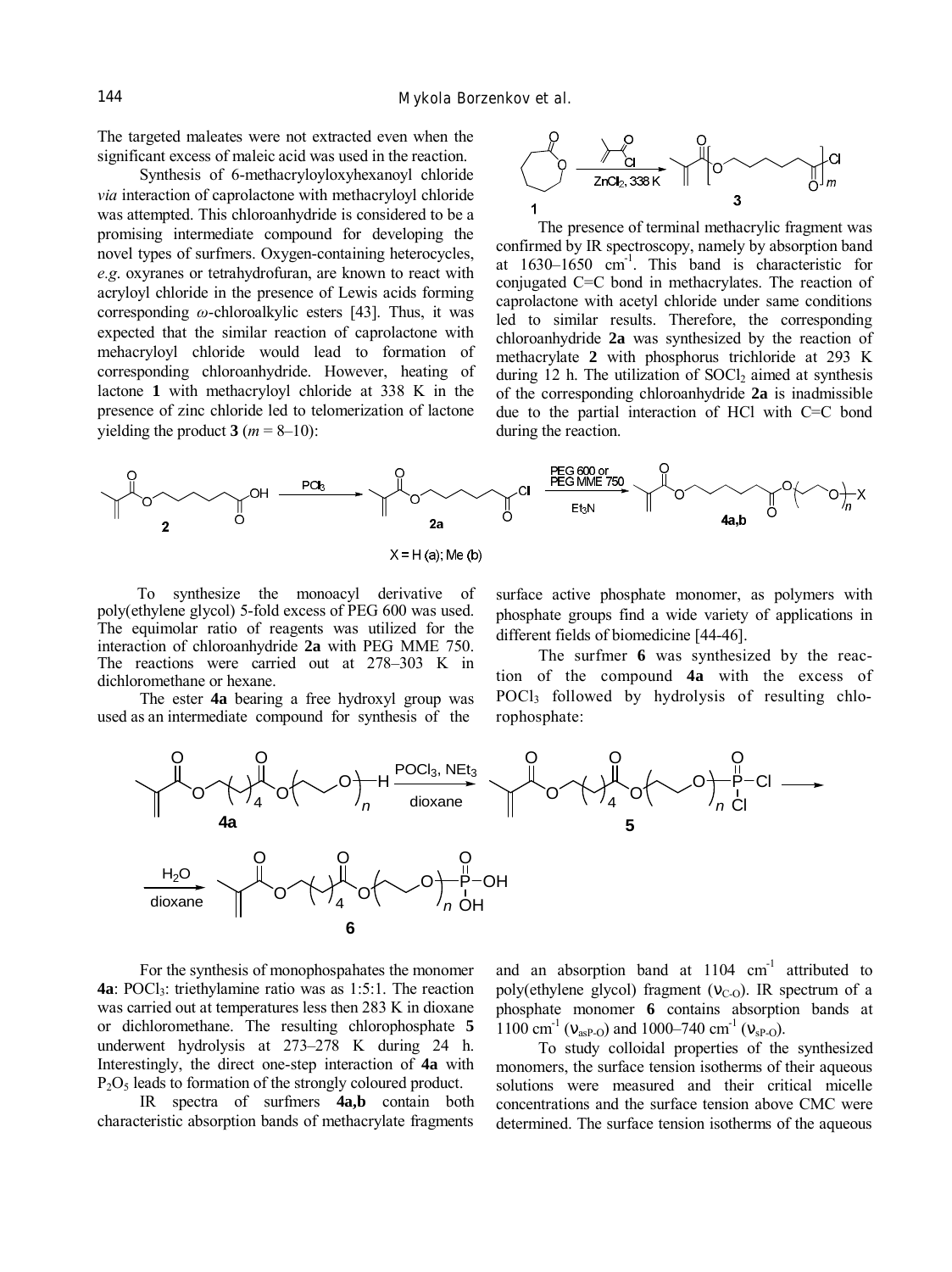solutions of the synthesized surface active monomers are shown in Fig. 2.



of surfmers **4a,b** and **6** 

The synthesized monomers are typical surfactants, since they reduce the surface tension on aqueous solution – air interface. The surfmers **4a,b** containing poly(ethylene glycol) fragments manifested good solubility in water and high CMC values. The CMC values of the monomers as well as surface tension above CMC were determined from the inflection points on the surface tension isotherms. The CMC for surfmer **4a** was 4.9 % and the surface tension above CMC was 32.3 mN/m. The CMC for surfmer **4b** was 10 % and the surface tension above CMC was 30.5 mN/m, respectively. The absence of inflection point on the surface tension isotherm of the monomer **6** could be explained by its strong hydrophilic character due to the presence of long poly(ethylene glycol) chain and the phosphate group.

## **4. Conclusions**

It was established that the interaction of *ε*-caprolactone with the excess of methacrylic acid led to the formation of 6-methacryloyloxyhexanoic acid. The synthesized compound is a promising intermediate for the development of novel types of surface active methacrylate monomers. The resulted 6-methacryloyloxyhexanoic acid was used for synthesis of non-ionic surfmers containing poly(ethylene glycol) fragments and their phosphate derivatives. The developed monomers are typical surfactants and reduce the surface tension on the aqueous solution–air interface.

#### **References**

- [1] Mekkil S., Saidi-Besbes S., Elaisarri A. and Valour J.: Macromolecular Symposia, 2010, **286**, 100.
- [2] Volkov V. and Rodionova R.: Fibre Chemistry, 2006, **38**, 359.
- [3] Capek I.: Adv. Colloid Interface Sci., 2000, **88**, 295.
- [4] Nagai K.: Trends Polym. Sci., 1996, **4**, 122.
- [5] Hevus O., Kohut A., Fleychuk R. *et al*.: Macromolecular Symposia, 2007, **254**, 117.
- [6] Yoshimura T., Koide Y., Shosenji H. and Esumi K.: J. Surfactants and Detergents, 2002, **5**, 257.
- [7] Nilson K., Mellin L., Nederberg F. and Bowden T.: Macromolecules, 2007, **40**, 901.
- [8] Yang S., Xiong P., Gong T. *et al*.: Eur. Polymer J., 2005, **41**, 2973.
- [9] Borzenkov M., Dolynska L., Kochubei V., *et al*.: Chem & Chem. Techn., 2011, **5**, 363.
- [11] Cho H.: J. Appl. Polym. Sci., 2010, **116**, 736.
- [12] Li W. and Matjaszewski K.: Macromolecules, 2011, **44**, 5578.
- [13] Klee E. and Lehmann U.: Beilstein J. Org. Chem., 2010, **6**, 766.
- [14] Anada K., Nacharaju P., Smith P. *et al*.: Anal. Biochem., 2008, **374**, 231.
- [15] Scott M., Convertine A. and Danielle S.: Bioconjugate Chem., 2009, **20**, 1122.
- [16] Soula O., Gyout A. and Williams N.: J. Polym. Sci. A, 1993, **37**, 4202.
- [17] Narain R., Jhurry D. and Wulf G.: Eur. Polym. J., 2002, **38**, 273.
- [18] Senhaji O., Robin J., Achchoubi M. and Boutevin B.: Macromolecular Chemistry and Physics, 2004, **205**, 1039.
- [19] Jaeger W., Bohrisch J. and Laschewsky A.: Progr. in Polymer Sci., 2010, **35**, 511.
- [20] Prabhakaran M., Manjula B. and Acharya S.: Artificial Cells, Blood Substitutes and Immobilization Biotechn., 2006, **34**, 381.
- [21] Liechty W., Kryscio D., Slaughter B. and Peppas N.: Annual
- Rev. Chem. and Biomolecular Eng., 2010, **1**, 149.
- [22] Hunter A. and Moghimi S.: Biochimica et Biophysica Acta, 2010, **1797**, 1203.
- [23] Srinivas R., Sanjoy S. and Chaudhuri A.: Chem. Soc. Rev., 2009, **38**, 3326.
- [24] Markovsky E. *et al*.: J. of Controlled Release, 2012, **161**, 446.
- [25] Kory M., Kristi L. and Millicent O.: Langmuir, 2011, **27**, 2739.
- [26] Convertine A. *et al*.: Biomacromolecules, 2010, **11**, 2904.
- [27]Johnson R. *et al*.: Adv. Funct. Mat., 2012, **22**, 1058.
- [28] Kapoor Y. and Chauhan A.: Int. J. Pharm., 2008, **361**, 222.
- [29] Aguilar M. *et al*.: Topics in Tissue Engineering, 2007, **3**, Chapter 6.
- [30] Zobel H. *et al*.: Eur. J. of Pharmaceutics and Biopharmaceutics, 1999, **47**, 203.
- [31] Zaicev S.: Supramolekuliarnue Sistemy na Granice razdela faz kak Modeli Biomembran i Nanomaterialy. Nord Computer, Moskwa 2006.
- [32] Buler K. and Pirson D.: Organiceskie Sintezy. Mir, Moskwa 1973.
- [33] Zhou Y. *et al*.: Materials, 2009, **2**, 636.
- [34] Perez E. *et al*.: J. of Bioactive and Compatible Polymers, 2013, **28**, 50.
- [35] Koleske J.: Radiation Curing of Coatings, ASTM International, Bridgeport 2002.